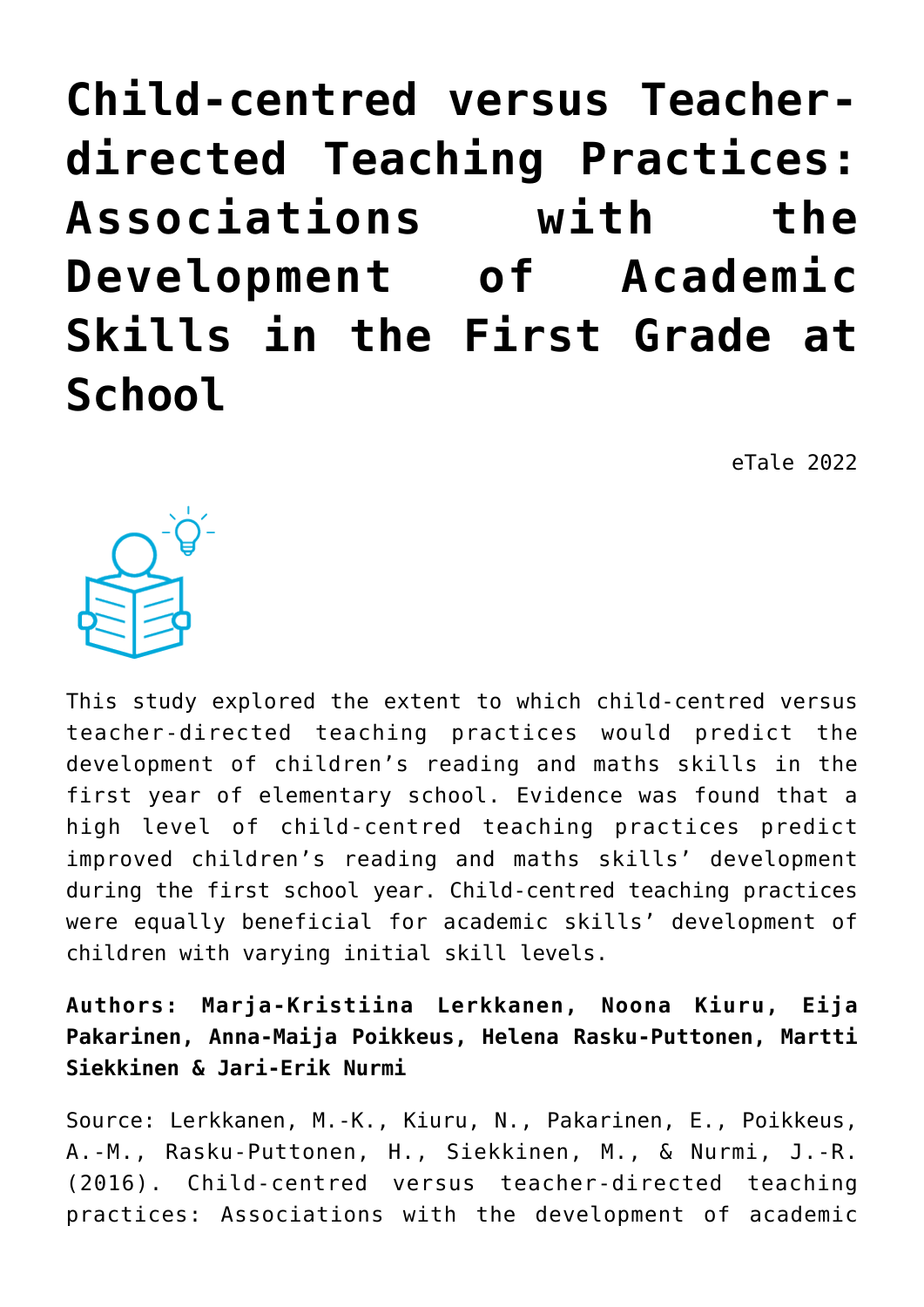skills in the first grade at school. *Early Childhood Research Quarterly 36*, 145-156.

This study explored the extent to which child-centred versus teacher-directed teaching practices would predict the development of children's reading and maths skills in the first year of elementary school. Evidence was found that a high level of child-centred teaching practices predict improved children's reading and maths skills' development during the first school year. Child-centred teaching practices were equally beneficial for academic skills' development of children with varying initial skill levels.

- Early childhood education (ECE) classroom practices impact child outcomes such as children's social and academic skills.
- In child-centred teaching, children are viewed as active constructors of knowledge and the teachers' role is mainly to facilitate their learning. The teacherdirected approach holds that basic academic skills are acquired through direct instruction and practice. These approaches differ in terms of the degree by which the teacher facilitates learning, that is, by encouraging children's active exploration and construction of their own knowledge.

### **Defining child-centred teaching**

Partnership: teachers assist and facilitate children's learning by providing them with guidance, opportunities, and encouragement to direct their own exploration of objects and academic topics.

Supportive**:** the teacher supports children's learning efforts and social skills.

Sensitive: teaching practices are sensitive to children's needs and interests.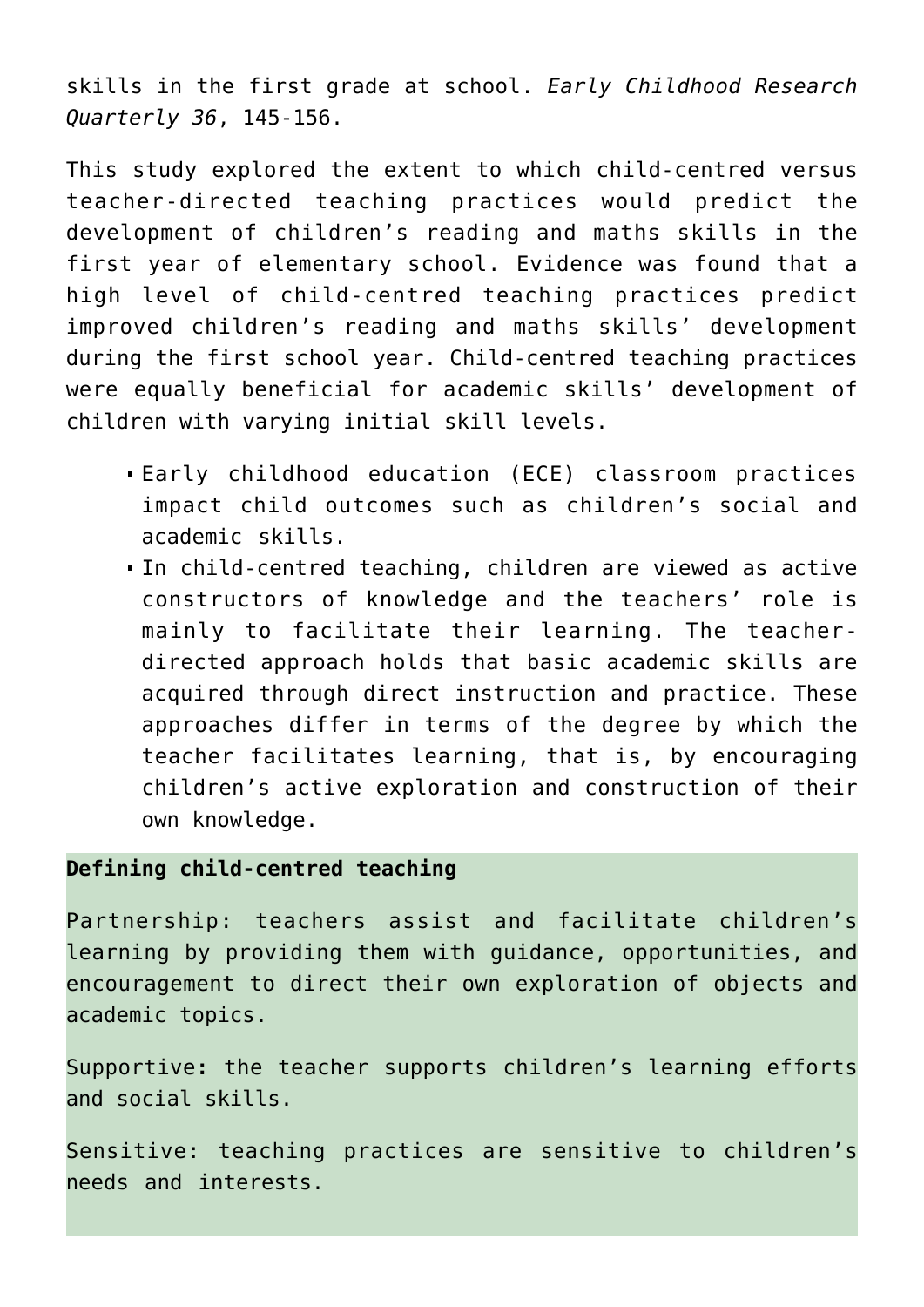Motivational: by taking into account children's needs and interests and promoting children's autonomy in the classroom, the teacher motivates children to learn, thereby resulting in improved learning outcomes.



#### **The study**

The benefits of different teaching practices can vary depending on the skill domain and age of the children. In this study, we were interested in how child-centred versus teacherdirected teaching practices contribute to the development of reading and maths skills during the first school year in a Finnish school context for children aged seven years old.

- *Child-centred teaching* emphasises the child's active role as a learner and is sensitive to children's needs and interests.
- *Teacher-directed teaching* emphasises the provision of information and the employment of structured group lessons, teaching discrete skills in small steps, and giving praise to children when predetermined goals are reached.

**Participants** were 1132 Finnish first-grade children from 93 classrooms (and their teachers). A subsample of 29 teachers participated in classroom observations on a voluntary basis. The Early Childhood Classroom Observation Measure (ECCOM) was employed to observe the extent to which child-centred and teacher-directed approaches to instruction, management, and social climate were present in the classrooms.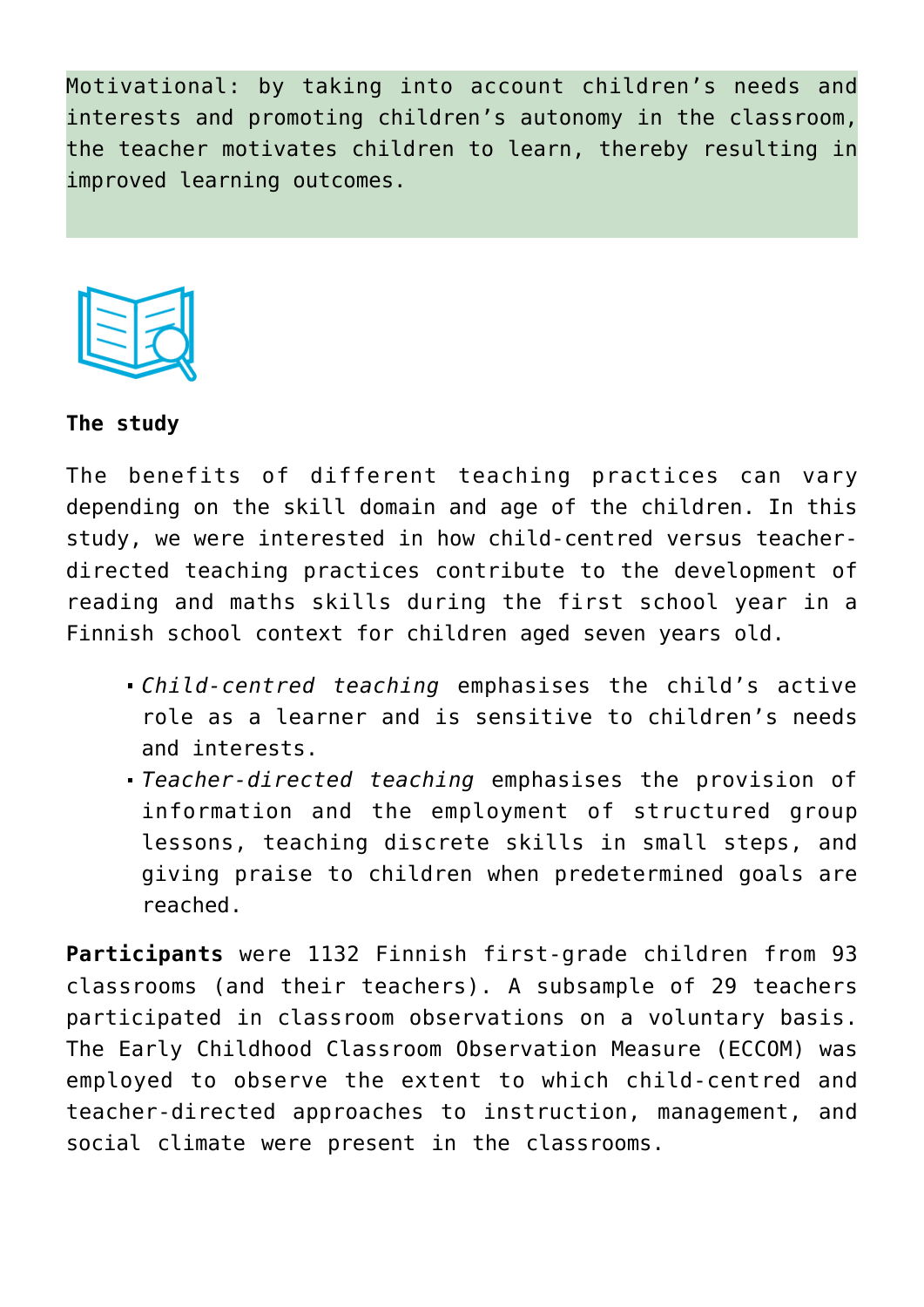

## **Findings**

- Child-centred teaching practices were associated with better reading and maths skills in Grade 1 (spring).
- Teacher-directed teaching practices were negatively associated with reading skills in Grade 1 (spring).
- Child-centred teaching practices seems to promote better skills in reading and maths.

# **Child-centred teaching practices**

- Child-centred teaching practices predicted better reading and maths skills developmentthrough the first grade.
- Child-centred teaching practices benefited the reading and maths skills of children with different initial skill levels in reading and maths.
- The higher the initial skill levels the children had and the smaller the class sizeswere, the more child-centred teaching practices were used.

## **Teacher-directed teaching practices**

- Teacher-directed teaching practices predicted poorer reading skills development among those children who initially had average or high skill levels.
- The larger the class size, the more teacher-directed teaching practices the teacher used.
- There was no effect of teacher-directed teaching practices on maths skills.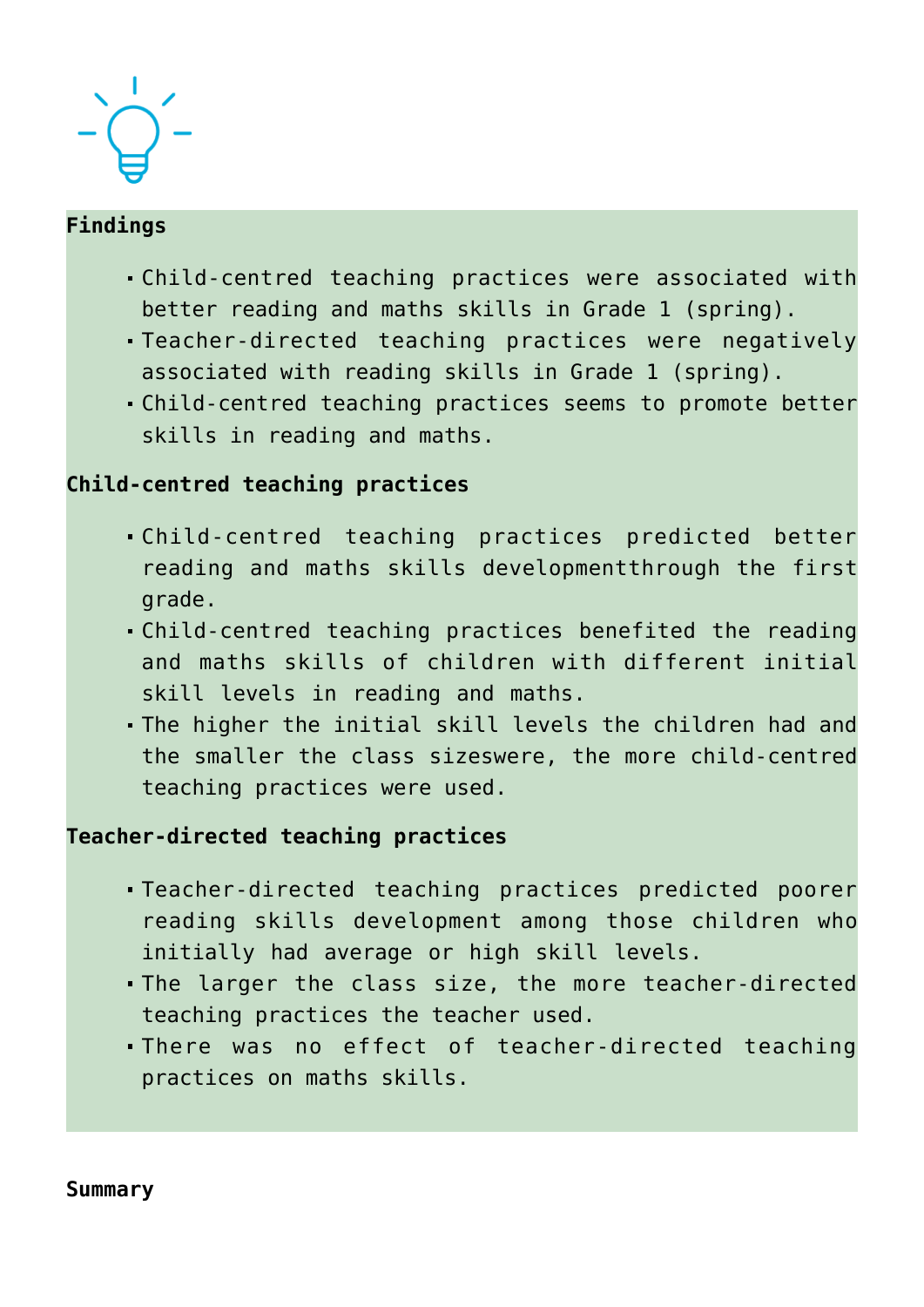- Children's higher initial reading skills were associated with higher levels of child-centred teaching practices in their classroom.
- A high level of child-centred teaching practices contributed positively to children's reading and maths skills development, while the effect did not depend on children's initial skills.
- Teacher-directed teaching practices had no effect on maths skills development.
- However, an emphasis on teacher-directed practices was negatively associated with reading skills development among children who had average or high initial reading skills.



### **Implications**

Child-centred teaching practices in first-grade student classrooms resulted in better learning development of both reading and maths skills. Thus, the use of child-centred teaching practices may be recommended especially when children have initially average or high skill levels. A teacher who emphasises child-centred practices in the classroom is a supporter and sensitive facilitator of children's academic skills development and views children as active contributors to their own learning. Teachers using child-centred teaching practices provide a wide array of literacy experiences and instructional choices (including phonic-based and meaningbased tasks) to facilitate each child's individual literacy learning based on the child's previous knowledge and skills. In child-centred classrooms, children have more autonomy over their learning and they can choose activities and texts